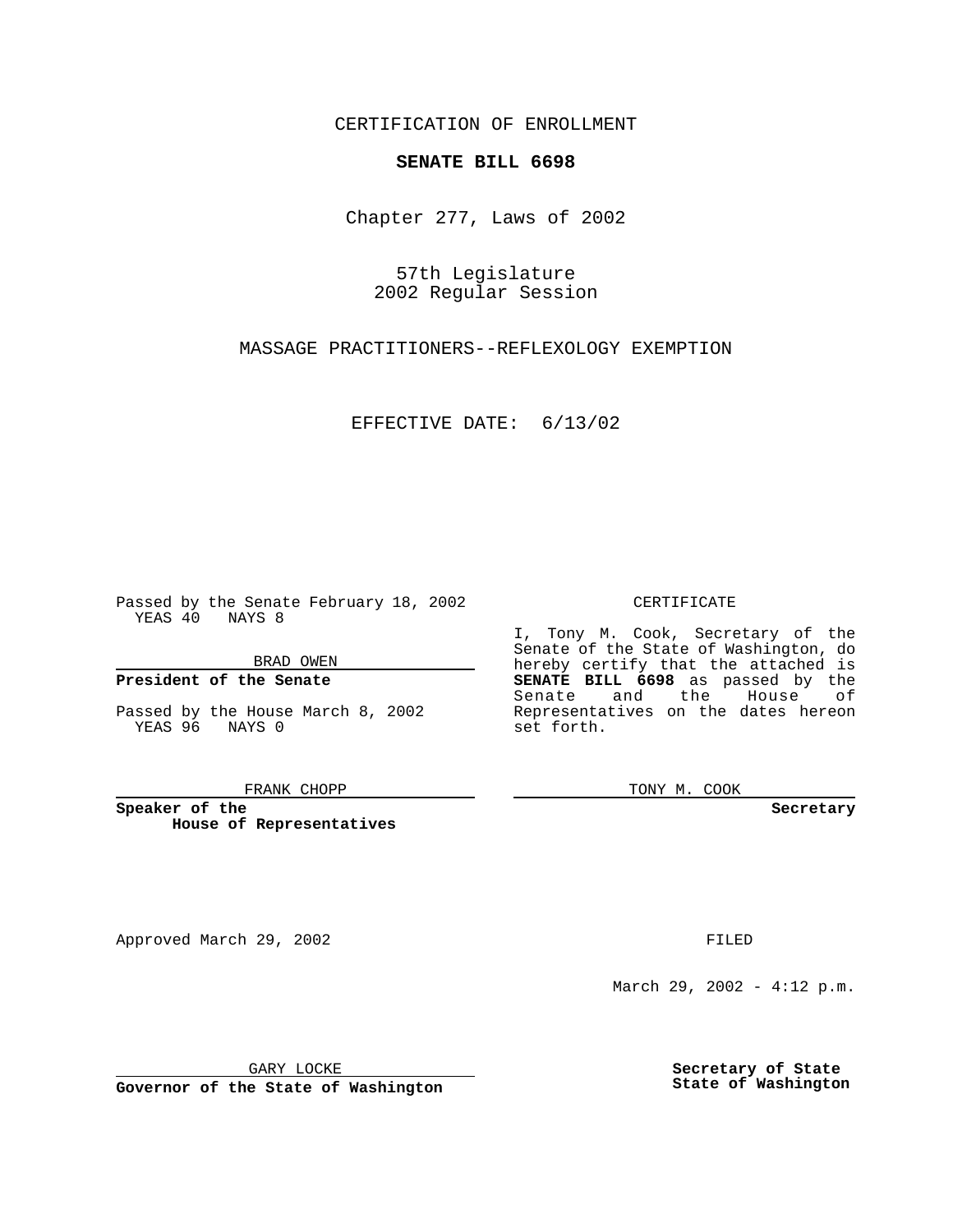# **SENATE BILL 6698** \_\_\_\_\_\_\_\_\_\_\_\_\_\_\_\_\_\_\_\_\_\_\_\_\_\_\_\_\_\_\_\_\_\_\_\_\_\_\_\_\_\_\_\_\_\_\_

\_\_\_\_\_\_\_\_\_\_\_\_\_\_\_\_\_\_\_\_\_\_\_\_\_\_\_\_\_\_\_\_\_\_\_\_\_\_\_\_\_\_\_\_\_\_\_

Passed Legislature - 2002 Regular Session

### **State of Washington 57th Legislature 2002 Regular Session**

**By** Senators Thibaudeau and Deccio

Read first time 01/26/2002. Referred to Committee on Health & Long-Term Care.

 AN ACT Relating to exempting reflexologists from regulation as massage practitioners; amending RCW 18.108.010 and 18.108.050; and adding a new section to chapter 18.108 RCW.

BE IT ENACTED BY THE LEGISLATURE OF THE STATE OF WASHINGTON:

 **Sec. 1.** RCW 18.108.010 and 2001 c 297 s 2 are each amended to read as follows:

 In this chapter, unless the context otherwise requires, the following meanings shall apply:

(1) "Board" means the Washington state board of massage.

 (2) "Massage" and "massage therapy" mean a health care service involving the external manipulation or pressure of soft tissue for therapeutic purposes. Massage therapy includes techniques such as tapping, compressions, friction, Swedish gymnastics or movements, 14 gliding, kneading, shaking, and ((facial)) fascial or connective tissue stretching, with or without the aids of superficial heat, cold, water, lubricants, or salts. Massage therapy does not include diagnosis or attempts to adjust or manipulate any articulations of the body or spine or mobilization of these articulations by the use of a thrusting force, nor does it include genital manipulation.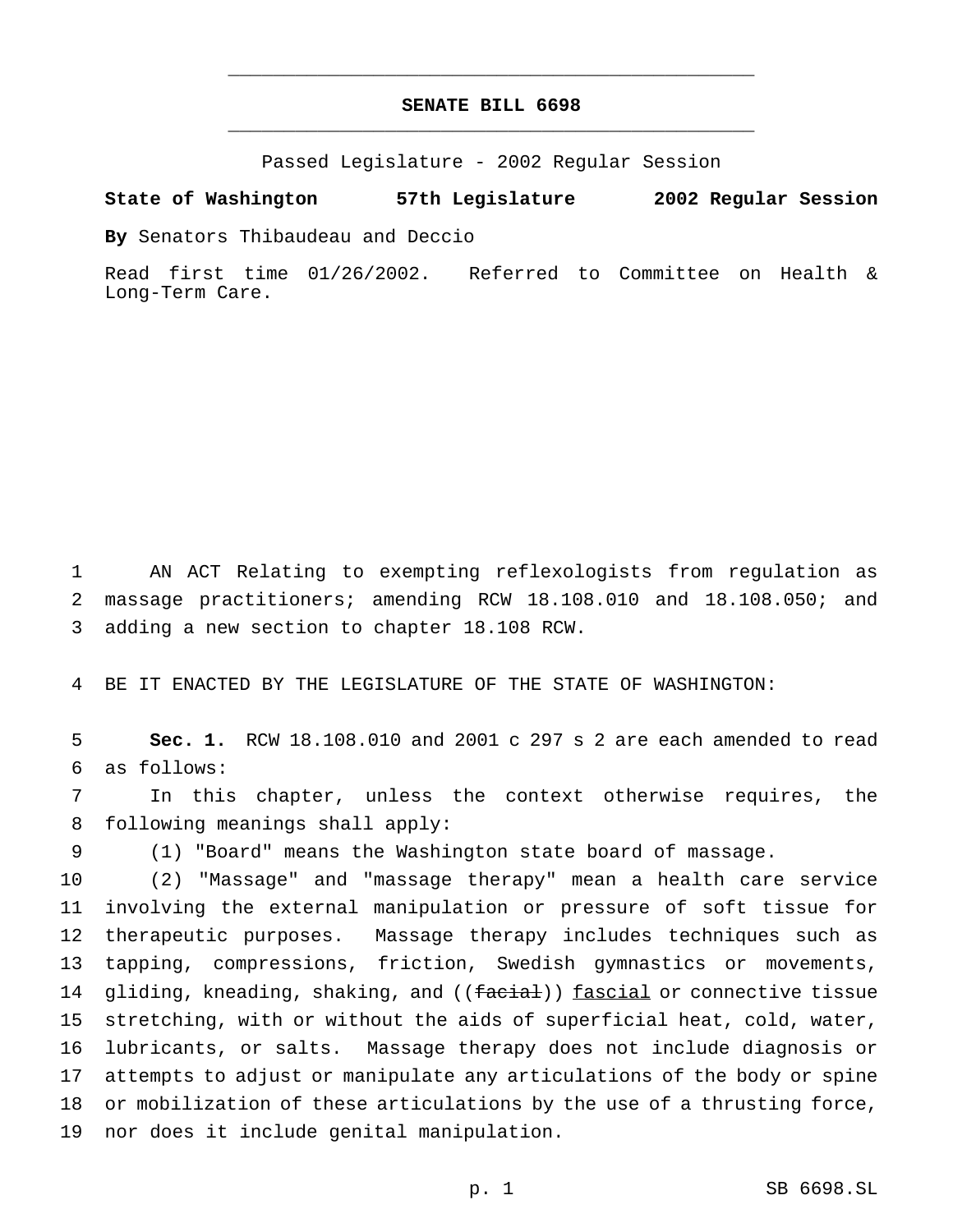(3) "Massage practitioner" means an individual licensed under this chapter.

 (4) "Secretary" means the secretary of health or the secretary's designee.

 (5) "Massage business" means the operation of a business where massages are given.

 (6) "Animal massage practitioner" means an individual with a license to practice massage therapy in this state with additional training in animal therapy.

 **Sec. 2.** RCW 18.108.050 and 1997 c 297 s 3 are each amended to read as follows:

This chapter does not apply to:

 (1) An individual giving massage to members of his or her immediate family;

 (2) The practice of a profession by individuals who are licensed, certified, or registered under other laws of this state and who are performing services within their authorized scope of practice;

 (3) Massage practiced at the athletic department of any institution maintained by the public funds of the state, or any of its political subdivisions;

 (4) Massage practiced at the athletic department of any school or college approved by the department by rule using recognized national professional standards;

 (5) Students enrolled in an approved massage school, approved program, or approved apprenticeship program, practicing massage techniques, incidental to the massage school or program and supervised by the approved school or program. Students must identify themselves as a student when performing massage services on members of the public. 29 Students may not be compensated for the massage services they provide; (6) Individuals who have completed a somatic education training 31 program approved by the secretaryi

32 (7) Persons who limit their practice to reflexology. For purposes 33 of this chapter, the practice of reflexology is limited to the hands, 34 feet, and outer ears. The services provided by those who limit their practice to reflexology are not designated or implied to be massage or 36 massage therapy.